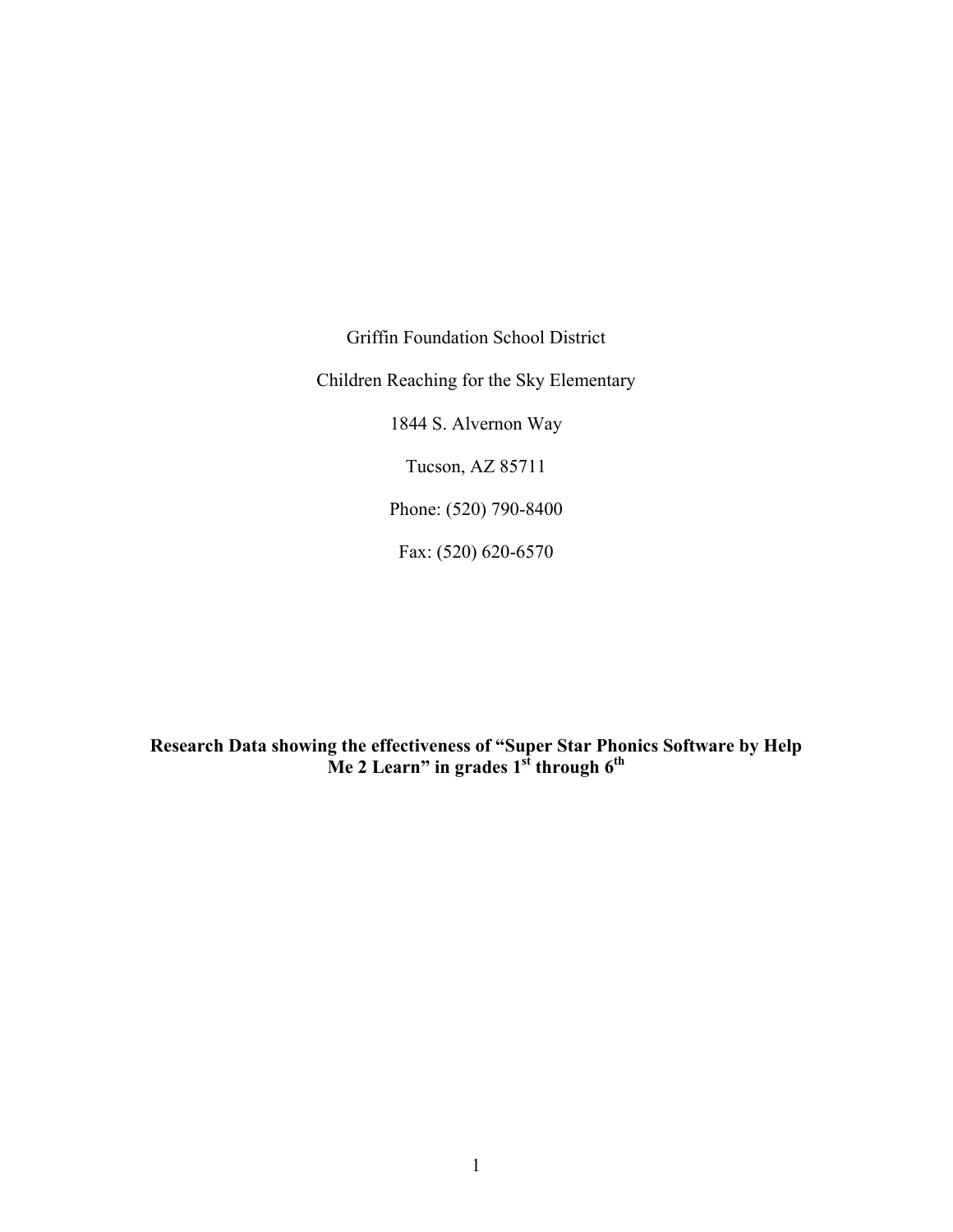#### **Abstract**

Children Reaching for the Sky Elementary is located in Tucson, Arizona. Our enrollment is around 280-300 students. Over 87% of our students are eligible for free lunch program and come from low income homes. At least 70% of our students come from homes that only speak Spanish. These students' knowledge of English is very limited and some younger students do not speak English at all. Both of these factors are a constant challenge for our school and by using different tools such as Phonics will help us to continue to reach our academic goals.

We picked "Super Star Phonics by Help Me 2 Learn" due to the way the program is very interactive and uses games and songs to entertain and teach the users. This program has proven that the student; find it easy to use and makes learning enjoyable. Each student gets motivated by improving their scores with the use of the bronze, silver, and gold star scoring system. Before they can go to another program they need to accomplish all gold stars.

# We divided the students from  $I^{st}$  through  $6^{th}$  grade into three groups.

- The first group did not get to use the program.
- The second group would have very little exposure to the software.
- The third group would get to use the program regularly.

The first group was students that had other assignments given to them to try to increase their reading and writing skills.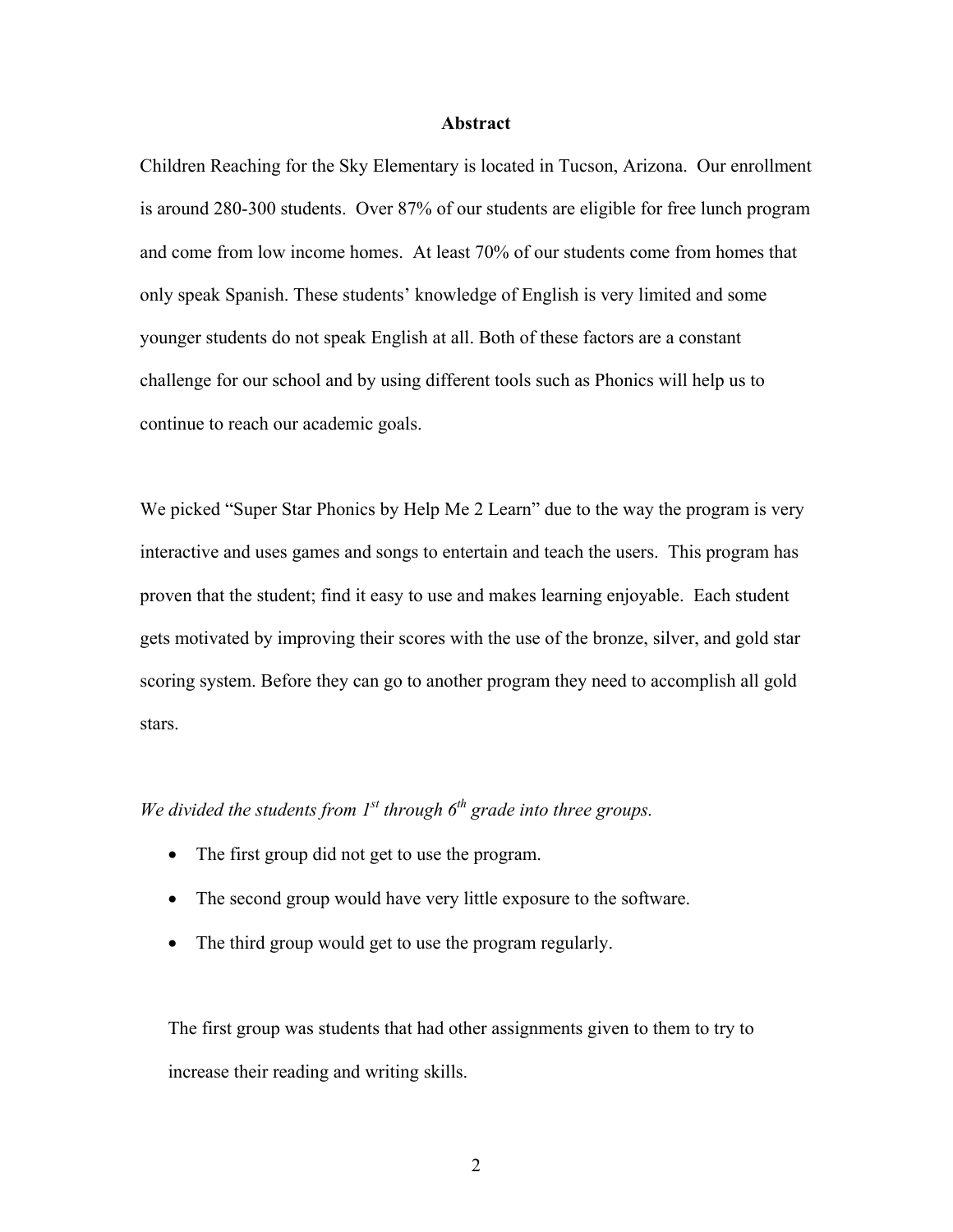The second group was student that had limited time in the computer lab to use the "Super Star Phonics by Help Me 2 Learn" programs.

The third group was composed of students that were in our Special Ed program and after school tutoring programs. These students' had special needs due to being in a special education program or due to being behind in their grade-level and needed to catch up with their reading and writing skills. This allowed each of these students to have computer lab time each day to complete as many of the sessions as they could. We also installed two network computers in the Special Ed classroom allowing student to have access to "Super Star Phonics by Help Me 2 Learn" each time they were having Special Ed training.

The following "Super Star Phonics by Help Me 2 Learn" was used for this research paper.

Phonic 1a – Vowel Sounds – Beginning Reading

Phonic 1b – Consonant Sounds – Beginning Reading

Phonic 2a – Intermediate Level

Phonic 2b – Intermediate Level II

Phonic 3a – Language Arts Review – Advanced Level with Sports

Phonic 3b – Language Arts Review – Advanced Level II with Sports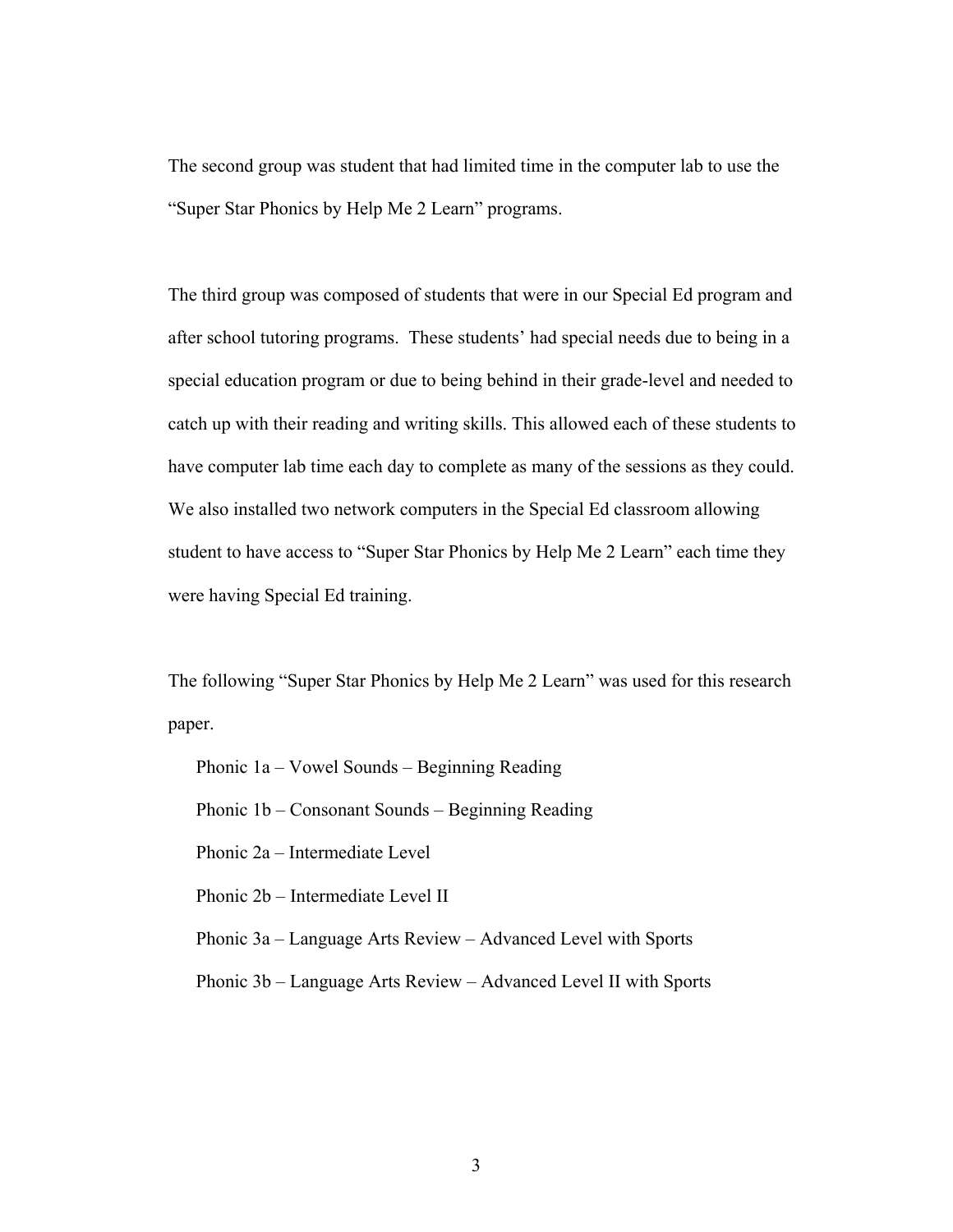#### **Testimony from the Special Ed Teacher, Ms. Carrillo:**

The "Super Star Phonics by Help Me 2 Learn" Phonics program is a tutorial program especially effective with Special Education students as well as any student requiring remedial reading assistance. This program works with basic reading skills such as letterrecognition, phonemic awareness, and letter-sound correspondence. The program's instructional approach is concise, simple, and encourages self-correction.

The phonics-based program progresses to decoding, recognition of sight words, and vocabulary development. Incremental in its approach, the program offers the drill and practice necessary for success, particularly the success of a child with a learning disability. Knowing the alphabet, letter sounds, decoding skills and word recognition provide the foundation for successful reading. Students with learning difficulties in reading need more drill and practice than is usually offered in the regular education classroom. If any of the foundational reading skills are lacking, the reader's success will be limited. The review and practice of the "Super Star Phonics by Help Me 2 Learn" Program is provided in an entertaining and user-friendly manner. Students that have known reading failures in the past are often difficult to motivate, however through the high interest games and activities of the program students become fully engaged in learning.

### **Purpose of this study:**

The purpose of this study was to identify the software's impact on our students that had the most exposure to "Super Star Phonics by Help Me 2 Learn" programs.

4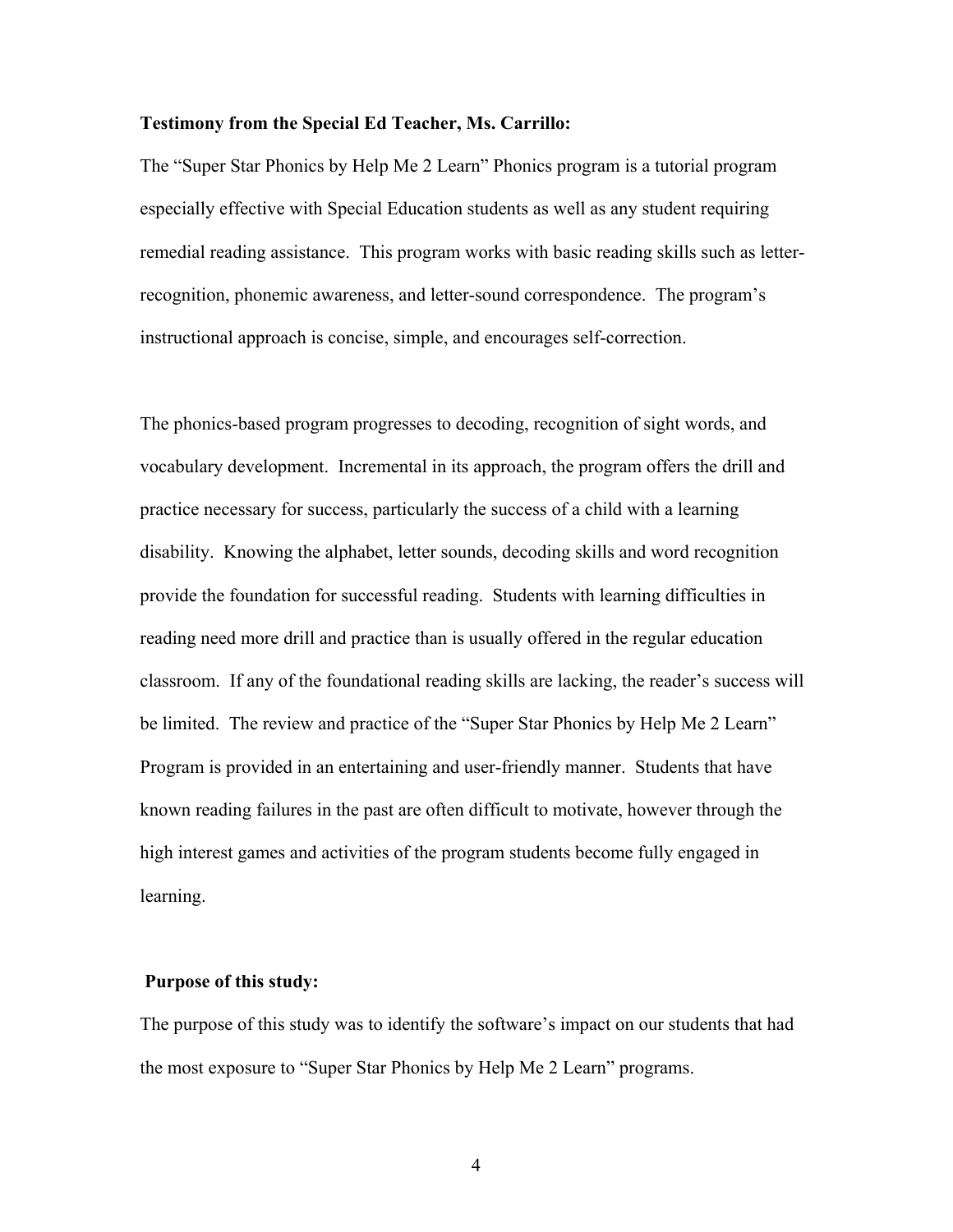## **Research results:**

Since one of the groups did not use any of the "Super Star Phonics by Help Me 2 Learn" programs we decided to use Renaissance Star Reading as the program to measure progress.

# **Group 1: (Did not use "Super Star Phonics by Help Me 2 Learn" Program)**

**1st Grade** - These students were able to perform the basic requirements when entering into the  $1<sup>st</sup>$  grade they scored high on their pre-test and showed continuing growth throughout the year. They scored the highest on the post-test, but showed the least amount of growth.

**2nd Grade** – These students scored high enough on the pre-test to use accelerated reading from renaissance place and showed average amount of growth throughout the year around 33% increase.

**3<sup>rd</sup> Grade** – These students were slightly under the requirement of a 3<sup>rd</sup> grade reader on their pre-test and were able to increase their standings when they completed their posttest to be at a  $3<sup>rd</sup>$  grade level during the  $4<sup>th</sup>$  marking period to early  $4<sup>th</sup>$  grade reader.  $4<sup>th</sup>$  Grade – These students were already reading at the  $4<sup>th</sup>$  grade level when the pre-test was preformed. Their results of the post-test also showed that they were able to advance their scores to be reading at the  $5<sup>th</sup>$  grade level.

5<sup>th</sup> Grade – These students' results of the pre-test were at the 5<sup>th</sup> grade level and their post-test score showed that they were advancing their skills throughout the year.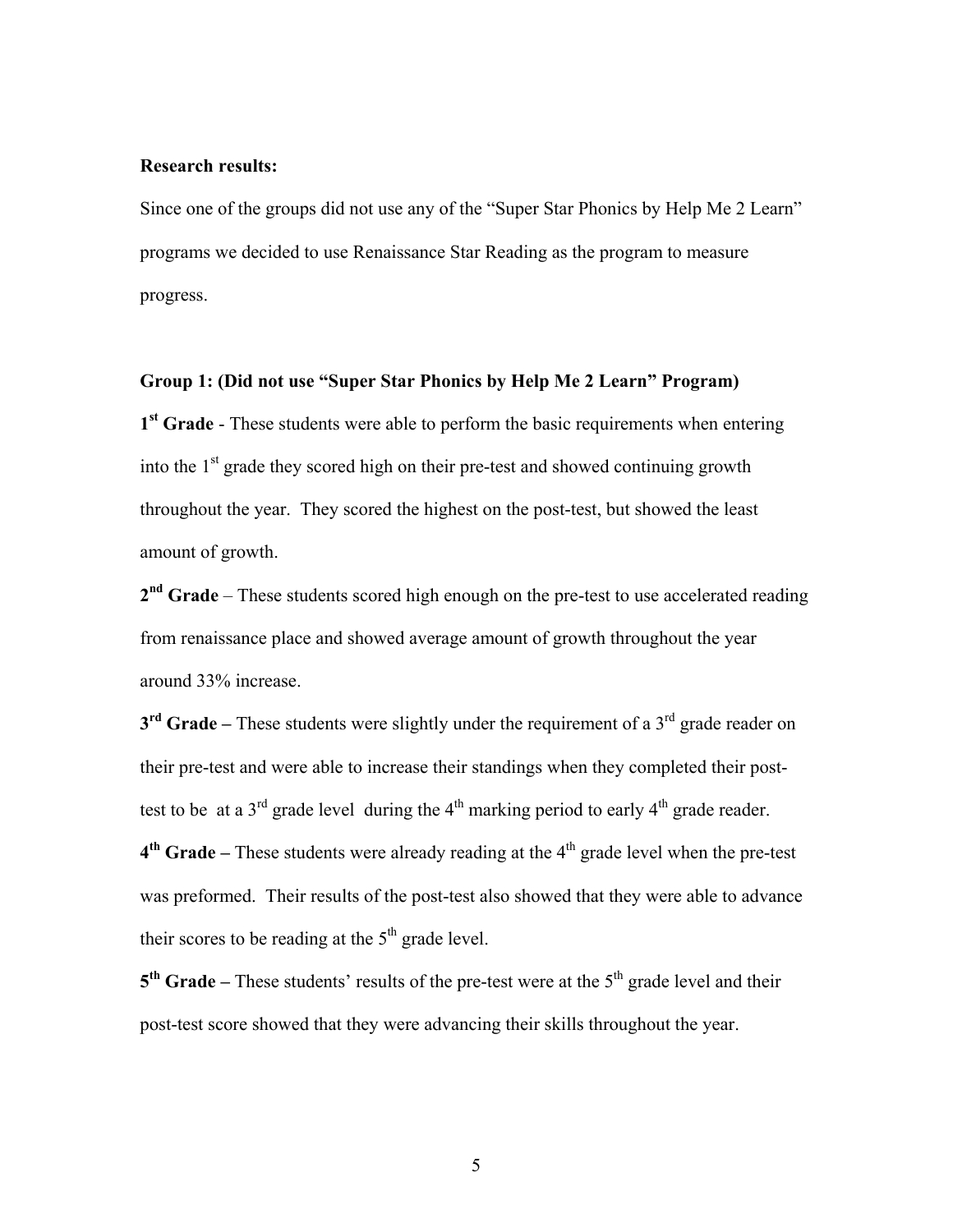6<sup>th</sup> Grade – The pre-test results showed that these students were a little behind the 6<sup>th</sup> grade reading level. This group showed the least amount of growth when they completed their post-test results.

# **Group 2: (Limited use of the "Super Star Phonics by Help Me 2 Learn" Program)**

**1st Grade** – These students were low on their pre-test showing that they had little to no abilities to read. Throughout the year they showed some improvements but still are below average in their post-test results.

2<sup>nd</sup> Grade – These students were reading at a mid year 1<sup>st</sup> grade reading level when they took their pre-test and showed a 50% increase when they took their post-test and now read at a  $2<sup>nd</sup>$  grade level during their  $4<sup>th</sup>$  marking period, and some at a  $3<sup>rd</sup>$  grade level during the  $1<sup>st</sup>$  marking period.

**3rd Grade –** These students were one grade behind when they did their pre-test. The post-test showed that the students increased their reading to the level of a  $4<sup>th</sup>$  grader. This growth would be measured as being 100% increase.

**4th Grade –**This group of student's pre-test results showed that they were reading at the level of a 2nd grader mid year reading level. The post-test results showed that they increased to an early  $4<sup>th</sup>$  grade reader.

5<sup>th</sup> Grade – These students pre-tested under the 5<sup>th</sup> grade level and the results of the posttest showed that they gained around a 15% increase giving their reading level to be a student that is in their 5th grade in the  $3<sup>rd</sup>$  marking period.

**6th Grade –** These students pre-tested low, but also their post-test seemed to be below what should have been for the entire year.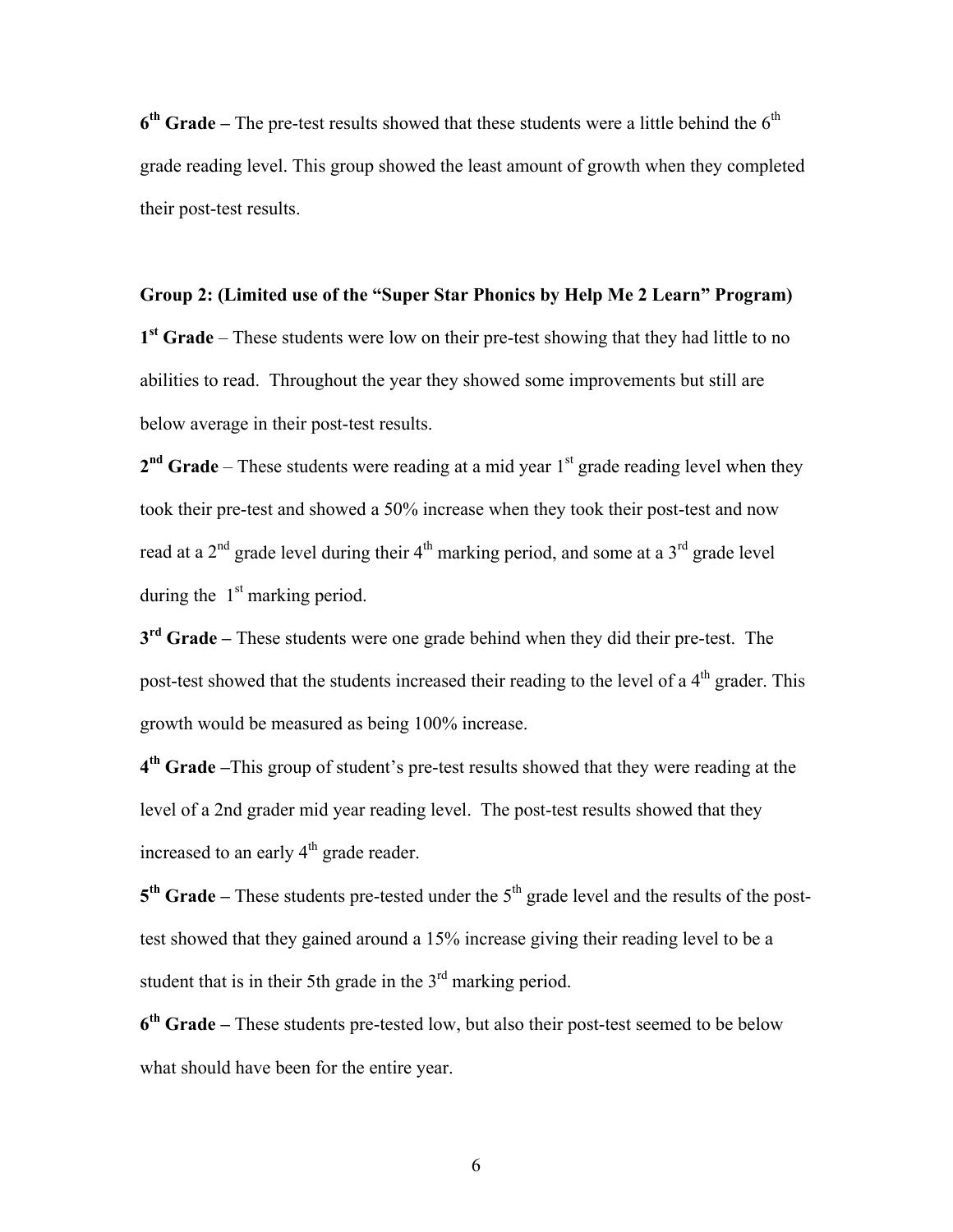# **Group 3: (Daily use of the "Super Star Phonics by Help Me 2 Learn"Program)**

**1st Grade** – These student's had scored way below their levels and some were unable to read or speak English. Even though their post-test still showed that they performed below average for their grades they showed that their skills have increased by at least 50%. All students that did not speak English have the ability to speak, read and write English.

**2nd Grade** – These students were under the grade level of kindergarten and by the time they completed the year some were still below their grade level. The results showed growth of learning. Some were at  $1<sup>st</sup>$  grade level during  $4<sup>th</sup>$  marking period and others were reading at a  $2<sup>nd</sup>$  grade during  $2<sup>nd</sup>$  marking period.

**3rd Grade –** These students, when they completed their pre-test, were testing at the level of  $1<sup>st</sup>$  grade reading and had shown a 60% increase when they completed their post-test. **4th Grade –** These students were a few grades lower when they did a pre-test and after using this program it showed that they improved by 2 grade levels. Their growth was double the amount of the students that did not use the program and 20% increase over group 2 students.

**5th Grade –** Some of the students that were using this program, due to being extremely behind their grade level, did not show any improvements whereas others did. This will reflect the percentage of improvement overall. There was an 8% improvement with this group over the growth of the other two groups.

7